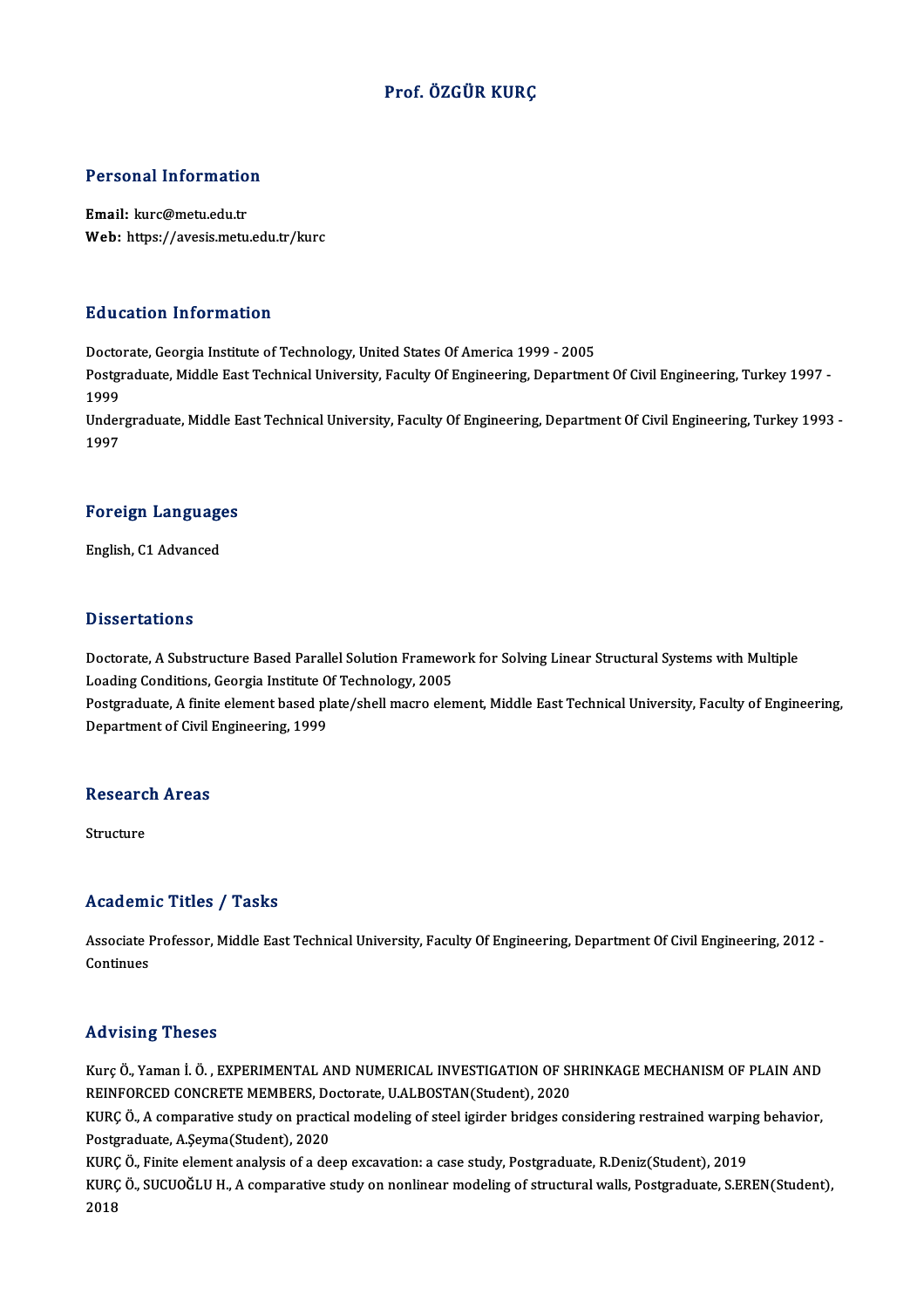KURÇ Ö., Experimental investigation of turbulent flow and wind comfort characteristics of fractal wind fences,<br>Restanaduate S.COSKUN(Student), 2017 KURÇ Ö., Experimental investigation of tu<br>Postgraduate, Ş.ÇOŞKUN(Student), 2017<br>KURÇ Ö. İmplisit monalithis narallal salut KURÇ Ö., Experimental investigation of turbulent flow and wind comfort characteristics of fractal wind fences,<br>Postgraduate, Ş.ÇOŞKUN(Student), 2017<br>KURÇ Ö., Implicit monolithic parallel solution algorithm for seismic anal

Postgraduate, Ş.ÇOŞKUN<br>KURÇ Ö., Implicit monoliti<br>S.Özmen(Student), 2016<br>KURÇ Ö. JMPLICIT MONO KURÇ Ö., Implicit monolithic parallel solution algorithm for seismic analysis of dam-reservoir systems, Doctorate,<br>S.Özmen(Student), 2016<br>KURÇ Ö., IMPLICIT MONOLITHIC PARALLEL SOLUTION ALGORITHM FOR SEISMIC ANALYSIS OF DAM

S.Özmen(Student), 2016<br>KURÇ Ö., IMPLICIT MONOLITHIC PARALLEL SO<br>SYSTEMS, Doctorate, S.ÖZMEN(Student), 2016<br>KURÇ Ö. Dosisn of a vrab based interface and d KURÇ Ö., IMPLICIT MONOLITHIC PARALLEL SOLUTION ALGORITHM FOR SEISMIC ANALYSIS OF DAM-RESERVOI<br>SYSTEMS, Doctorate, S.ÖZMEN(Student), 2016<br>KURÇ Ö., Design of a web based interface and database structure for structural engine

SYSTEMS, Doctorate, S.ÖZMEN(Stude:<br>KURÇ Ö., Design of a web based interi<br>Postgraduate, T.Kurt(Student), 2014<br>KURC Ö. A Computer vision based me KURÇ Ö., Design of a web based interface and database structure for structural engineering experimental data /,<br>Postgraduate, T.Kurt(Student), 2014<br>KURÇ Ö., A Computer vision based method for semi-automated rebar detection

Postgraduate, T.Kurt(Student), 2014<br>KURÇ Ö., A Computer vision based method for semi<br>columns /, Postgraduate, M.Usman(Student), 2014<br>KURC Ö. A computer vision based method for semi KURÇ Ö., A Computer vision based method for semi-automated rebar detection and measurement of reinforced concrete<br>columns /, Postgraduate, M.Usman(Student), 2014<br>KURÇ Ö., A computer vision based method for semi-automated r

columns /, Postgraduate, M.Usman(Student), 2014<br>KURÇ Ö., A computer vision based method for semi-automated rebar detection and measurement of reinforced concrete<br>columns, Postgraduate, M.USMAN(Student), 2014

KURÇ Ö., Design of a web based interface and database structure for structural engineering experiment data, Postgraduate, T.KURT(Student), 2014 KURÇ Ö., Design of a web based interface and database structure for structural engineering experiment data,<br>Postgraduate, T.KURT(Student), 2014<br>KURÇ Ö., A METHODOLOGY FOR REAL-TIME SENSOR-BASED BLOCKAGE ASSESSMENT OF BUILD

Postgraduate, T.KURT(Student), 2014<br>KURÇ Ö., A METHODOLOGY FOR REAL-TIME SENSOR-BASED BLO<br>DURING EARTHQUAKES, Postgraduate, T.ERGİN(Student), 2013<br>KURÇ Ö. POLAT M. U., Nonlinear analysis of reinforsed sensyste KURÇ Ö., A METHODOLOGY FOR REAL-TIME SENSOR-BASED BLOCKAGE ASSESSMENT OF BUILDING STRUCTURES<br>DURING EARTHQUAKES, Postgraduate, T.ERGİN(Student), 2013<br>KURÇ Ö., POLAT M. U. , Nonlinear analysis of reinforced concrete frame s

DURING EARTHQUAKES, Postgraduate, T.ERGİN(Student), 2013<br>KURÇ Ö., POLAT M. U. , Nonlinear analysis of reinforced concrete frame structures, Postgraduate, G.KORAY(Student),<br>2013 KURÇ Ö., POLAT M. U. , Nonlinear analysis of reinforced concrete frame structures, Postgraduate, G.KORAY(Stude<br>2013<br>KURÇ Ö., Implementation of coupled thermal and structural analysis methods for reinforced concrete structu

2013<br>KURÇ Ö., Implementation of coupled thermal<br>Postgraduate, U.ALBOSTAN(Student), 2013<br>UZOL O. KURÇ Ö. Evnerimentel and numeris KURÇ Ö., Implementation of coupled thermal and structural analysis methods for reinforced concrete structures,<br>Postgraduate, U.ALBOSTAN(Student), 2013<br>UZOL O., KURÇ Ö., Experimental and numerical investigation of the wind

Postgraduate, U.ALBOSTAN(Student), 2013<br>UZOL O., KURÇ Ö., Experimental and numerical investigation of the wind effects on long span bridge decks, Postgraduate,<br>I.ASHTİANİ(Student), 2011 UZOL O., KURÇ Ö., Experimental and numerical investigation of the wind effects on long span brid<sub>!</sub><br>I.ASHTİANİ(Student), 2011<br>KURÇ Ö., Investigation of wind effects on tall buildings through wind tunnel testing, Postgradua

I.ASHTİANİ(Student), 2011<br>KURÇ Ö., Investigation of wind<br>B.KAYIŞOĞLU(Student), 2011<br>CETİN K.Ö., KURÇ Ö. Parallalı

KURÇ Ö., Investigation of wind effects on tall buildings through wind tunnel testing, Postgraduate,<br>B.KAYIŞOĞLU(Student), 2011<br>ÇETİN K. Ö. , KURÇ Ö., Parallel solution of soil-structure interaction problems on PC clusters, B.KAYIŞOĞLU(Student), 2011<br>ÇETİN K. Ö. , KURÇ Ö., Parallel solı<br>T.BAHÇECİOĞLU(Student), 2011<br>KURÇ Ö. Solution of sparse sustal CETIN K. Ö. , KURÇ Ö., Parallel solution of soil-structure interaction problems on PC clusters, Postg<br>T.BAHCECİOĞLU(Student), 2011<br>KURC Ö., Solution of sparse systems on GPU architecture, Postgraduate, A.LÜLEC(Student), 20

T.BAHÇECİOĞLU(Student), 2011<br>KURÇ Ö., Solution of sparse systems on GPU architecture, Postgraduate, A.LÜLEÇ(Student), 2011<br>KURÇ Ö., A web-based database for experimental structural engineering research, Postgraduate, Ö.UMU

KURÇ Ö., Solution of sparse systems on GPU architecture, Postgraduate, A.LÜLEÇ(Student), 2011<br>KURÇ Ö., A web-based database for experimental structural engineering research, Postgraduate, Ö.UMUT(Studer<br>KURÇ Ö., A web based KURÇ Ö., A web-based database for expe<br>KURÇ Ö., A web based multi user framev<br>Postgraduate, E.BURAK(Student), 2009<br>KURC Ö. Lineer statis analysis of large s KURÇ Ö., A web based multi user framework for the design and detailing of reinforced concrete frames - beams,<br>Postgraduate, E.BURAK(Student), 2009<br>KURÇ Ö., Linear static analysis of large structural models on PC clusters,

Postgraduate, E.BURAK(Student), 2009<br>KURÇ Ö., Linear static analysis of large structural models on PC clusters, Postgraduate, S.ÖZMEN(Student), 2009<br>KURÇ Ö., A web based multi-user framework for the design and detailing of Postgraduate, G.ÜNAL(Student), 2009

### Articles Published in Journals That Entered SCI, SSCI and AHCI Indexes

- I. A Wireless Metamaterial-Inspired Passive Rotation Sensor With Submilliradian Resolution SEC 1 denoncu in journale That Enter ou out, eest and three indence<br>A Wireless Metamaterial-Inspired Passive Rotation Sensor With Submilliradi<br>Gargari A. M., Ozbey B., DEMİR H. V., ALTINTAŞ A., Albostan U., KURÇ Ö., ERTÜRK A Wireless Metamaterial-Inspired Passive Rotation Sensor With Submillira<br>Gargari A. M., Ozbey B., DEMİR H. V., ALTINTAŞ A., Albostan U., KURÇ Ö., ERTÜRK V. I<br>IEEE SENSORS JOURNAL, vol.18, no.11, pp.4482-4490, 2018 (Journal IEEE SENSORS JOURNAL, vol.18, no.11, pp.4482-4490, 2018 (Journal Indexed in SCI)
- II. Experimental investigation of wake flow field and wind comfort characteristics of fractal wind fences JOURNAL OF WIND ENGINEERING AND INDUSTRIAL AERODYNAMICS, vol.168, pp.32-47, 2017 (Journal Indexed in SCI) Coskun S., Hazaveh H. A., UZOL O., KURÇ Ö. JOURNAL OF WIND ENGINEERING AND INDUSTRIAL AERODYNAMICS, vol.168, pp.32-47, 2017 (Journal In SCI)<br>SCI)<br>III. Multi-Point Single-Antenna Sensing Enabled by Wireless Nested Split-Ring Resonator Sensors<br>Orboy B. EDTÜRKV B. KUR
- SCI)<br>Multi-Point Single-Antenna Sensing Enabled by Wirel<br>Ozbey B., ERTÜRK V. B. , KURÇ Ö., ALTINTAŞ A., DEMİR H. V.<br>JEEE SENSORS JOUPNAL, vol 16, po 31, pp 7744, 7752, 2016 Multi-Point Single-Antenna Sensing Enabled by Wireless Nested Split-Ring I<br>Ozbey B., ERTÜRK V. B. , KURÇ Ö., ALTINTAŞ A., DEMİR H. V.<br>IEEE SENSORS JOURNAL, vol.16, no.21, pp.7744-7752, 2016 (Journal Indexed in SCI)<br>Puildin Ozbey B., ERTÜRK V. B. , KURÇ Ö., ALTINTAŞ A., DEMİR H. V.<br>IEEE SENSORS JOURNAL, vol.16, no.21, pp.7744-7752, 2016 (Journal Indexed in SCI)<br>IV. Building-Information-Modeling-Based Earthquake Damage Assessment for Reinforce
- IEEE SENSORS JOURNAL, vol.16, no.21, pp.7744-7752, 2016 (Journal Indexed in SCI)<br>Building-Information-Modeling-Based Earthquake Damage Assessment for<br>Walls<br>Anil E. B. , Akinci B., KURÇ Ö., Garrett J. H. Building-Information-Modeling-Base<br>Walls<br>Anil E. B. , Akinci B., KURÇ Ö., Garrett J. H.<br>JOUPMAL OF COMBUTING IN CIVIL ENGU

JOURNAL OF COMPUTING IN CIVIL ENGINEERING, vol.30, no.4, 2016 (Journal Indexed in SCI)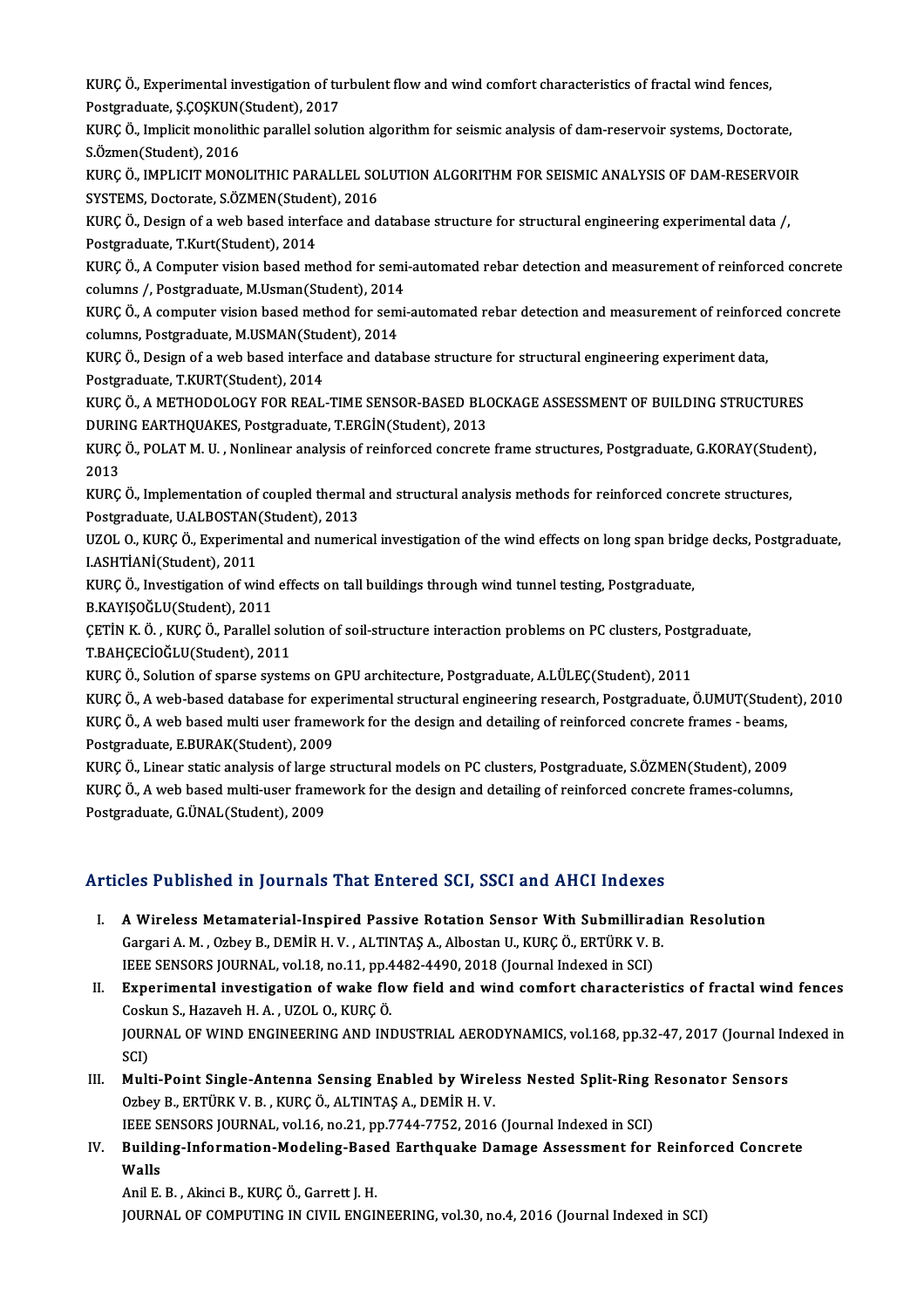| V.     | A Wireless Passive Sensing System for Displacement/Strain Measurement in Reinforced Concrete<br>Members                                                                              |
|--------|--------------------------------------------------------------------------------------------------------------------------------------------------------------------------------------|
|        | Ozbey B., ERTÜRK V. B., DEMİR H. V., ALTINTAŞ A., KURÇ Ö.                                                                                                                            |
|        | SENSORS, vol.16, no.4, 2016 (Journal Indexed in SCI)                                                                                                                                 |
| VI.    | Finite Element Modeling of a Reinforced Concrete Frame with Masonry Infill and Mesh Reinforced                                                                                       |
|        | Mortar Subjected to Earthquake Loading                                                                                                                                               |
|        | Redmond L., Ezzatfar P., DesRoches R., Stavridis A., Ozcebe G., KURÇ Ö.                                                                                                              |
|        | EARTHQUAKE SPECTRA, vol.32, no.1, pp.393-414, 2016 (Journal Indexed in SCI)                                                                                                          |
| VII.   | Information requirements for earthquake damage assessment of structural walls                                                                                                        |
|        | Anil E. B., Akinci B., Garrett J. H., KURÇ Ö.                                                                                                                                        |
|        | ADVANCED ENGINEERING INFORMATICS, vol.30, no.1, pp.54-64, 2016 (Journal Indexed in SCI)                                                                                              |
| VIII.  | Wireless Sensing in Complex Electromagnetic Media: Construction Materials and Structural                                                                                             |
|        | Monitoring                                                                                                                                                                           |
|        | Ozbey B., DEMİR H. V., KURÇ Ö., ERTÜRK V. B., ALTINTAŞ A.                                                                                                                            |
|        | IEEE SENSORS JOURNAL, vol.15, no.10, pp.5545-5554, 2015 (Journal Indexed in SCI)                                                                                                     |
| IX.    | Pseudo-dynamic testing of a concrete gravity dam                                                                                                                                     |
|        | Aldemir A., BİNİCİ B., ARICI Y., KURÇ Ö., CANBAY E.                                                                                                                                  |
|        | EARTHQUAKE ENGINEERING & STRUCTURAL DYNAMICS, vol.44, no.11, pp.1747-1763, 2015 (Journal Indexed in                                                                                  |
|        | SCI)<br>Blockage assessment of buildings during emergency using multiple types of sensors                                                                                            |
| X.     | Ergen Pehlevan E., Guven G., KURÇ Ö., ERBERİK M. A., Ergin T., BİRGÖNÜL M. T., Akinci B.                                                                                             |
|        | AUTOMATION IN CONSTRUCTION, vol.49, pp.71-82, 2015 (Journal Indexed in SCI)                                                                                                          |
| XI.    | Wireless Measurement of Elastic and Plastic Deformation by a Metamaterial-Based Sensor                                                                                               |
|        | Ozbey B., DEMİR H. V., KURÇ Ö., ERTÜRK V. B., ALTINTAŞ A.                                                                                                                            |
|        | SENSORS, vol.14, no.10, pp.19609-19621, 2014 (Journal Indexed in SCI)                                                                                                                |
| XII.   | Atmospheric boundary layer simulation in a short wind tunnel                                                                                                                         |
|        | Shojaee S. M. N., UZOL O., KURÇ Ö.                                                                                                                                                   |
|        | INTERNATIONAL JOURNAL OF ENVIRONMENTAL SCIENCE AND TECHNOLOGY, vol.11, no.1, pp.59-68, 2014                                                                                          |
|        | (Journal Indexed in SCI)                                                                                                                                                             |
| XIII.  | Wireless Displacement Sensing Enabled by Metamaterial Probes for Remote Structural Health                                                                                            |
|        | Monitoring                                                                                                                                                                           |
|        | Ozbey B., Unal E., Ertugrul H., KURÇ Ö., Puttlitz C. M., ERTÜRK V. B., ALTINTAŞ A., DEMİR H. V.                                                                                      |
|        | SENSORS, vol.14, no.1, pp.1691-1704, 2014 (Journal Indexed in SCI)                                                                                                                   |
| XIV.   | A comparative study on different analysis approaches for estimating the axial loads on columns and                                                                                   |
|        | structural walls at tall buildings                                                                                                                                                   |
|        | KURÇ Ö., Lulec A.                                                                                                                                                                    |
|        | STRUCTURAL DESIGN OF TALL AND SPECIAL BUILDINGS, vol.22, no.6, pp.485-499, 2013 (Journal Indexed in SCI)                                                                             |
| XV.    | Pseudo dynamic test of a deficient reinforced concrete frame upgraded with internal steel frames                                                                                     |
|        | ÖZÇELİK R., BİNİCİ B., KURÇ Ö.                                                                                                                                                       |
| XVI.   | EARTHQUAKE ENGINEERING & STRUCTURAL DYNAMICS, vol.42, no.5, pp.763-778, 2013 (Journal Indexed in SCI)<br>Investigation of Wind Effects on Tall Buildings through Wind Tunnel Testing |
|        | KURÇ Ö., Kayisoglu B., Shojaee S. M. N., UZOL O.                                                                                                                                     |
|        | TEKNIK DERGI, vol.23, no.4, pp.6163-6186, 2012 (Journal Indexed in SCI)                                                                                                              |
| XVII.  | Information Requirements for Design and Detailing of Reinforced Concrete Frames in Multiuser                                                                                         |
|        | <b>Environments</b>                                                                                                                                                                  |
|        | Anil E B, Unal G, KURÇ Ö.                                                                                                                                                            |
|        | JOURNAL OF COMPUTING IN CIVIL ENGINEERING, vol.26, no.4, pp.465-477, 2012 (Journal Indexed in SCI)                                                                                   |
| XVIII. | Performance Examination of Two Seismic Strengthening Procedures by Pseudodynamic Testing                                                                                             |
|        | Kurt E. G., KURÇ Ö., BİNİCİ B., CANBAY E., Ozcebe G.                                                                                                                                 |
|        | JOURNAL OF STRUCTURAL ENGINEERING-ASCE, vol.138, no.1, pp.31-41, 2012 (Journal Indexed in SCI)                                                                                       |
| XIX.   | Pseudo Dynamic Testing of an RC Frame Retrofitted with Chevron Braces                                                                                                                |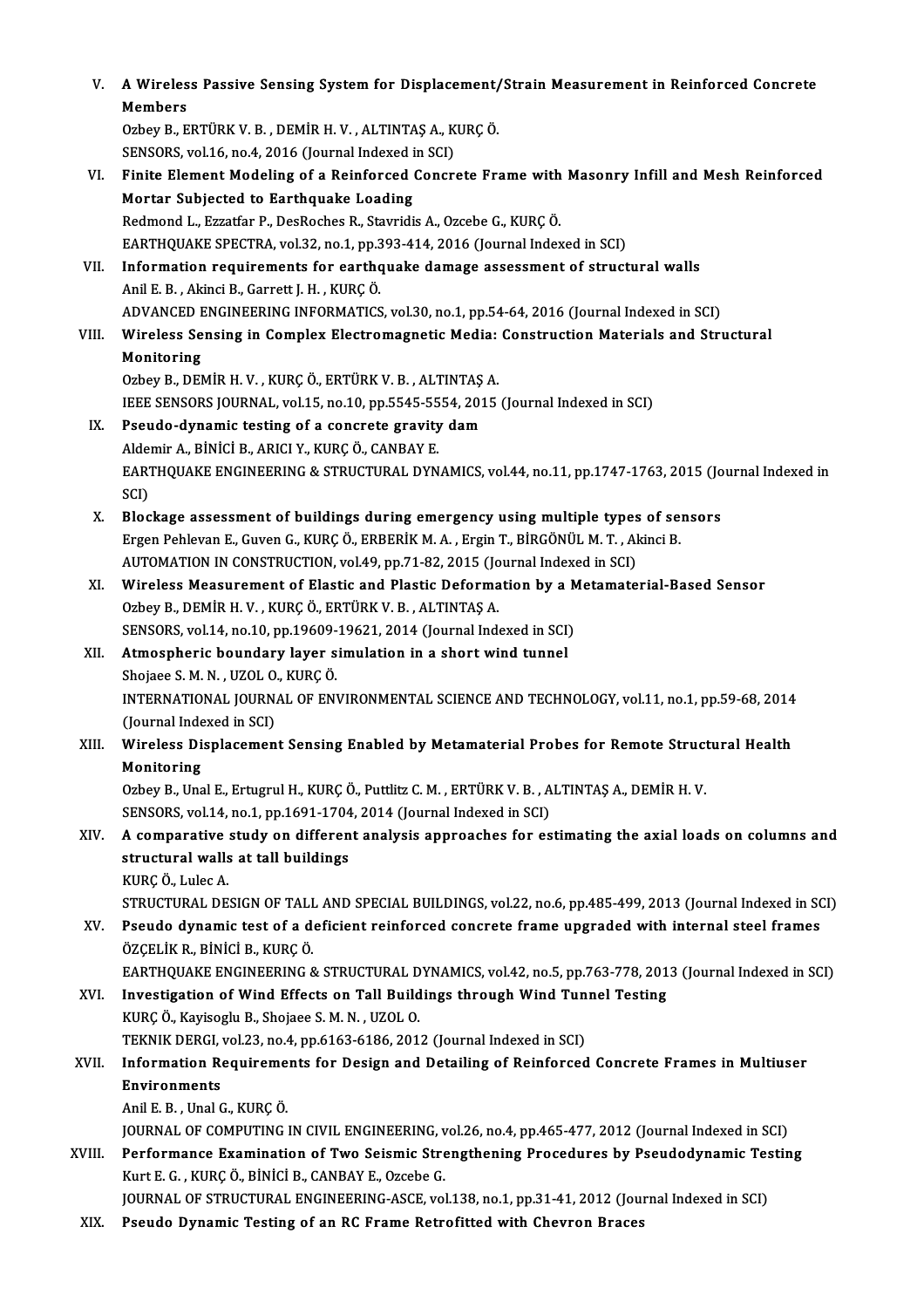ÖZÇELİKR.,BİNİCİB.,KURÇÖ.

ÖZÇELİK R., BİNİCİ B., KURÇ Ö.<br>JOURNAL OF EARTHQUAKE ENGINEERING, vol.16, no.4, pp.515-539, 2012 (Journal Indexed in SCI)<br>Ontimum design of bish nise steel buildings using an evolution strategy integrated nave

- ÖZÇELİK R., BİNİCİ B., KURÇ Ö.<br>JOURNAL OF EARTHQUAKE ENGINEERING, vol.16, no.4, pp.515-539, 2012 (Journal Indexed in SCI)<br>XX. Optimum design of high-rise steel buildings using an evolution strategy integrated parallel JOURNAL OF EARTHQUAKE ENGINEERING, vol.<br>Optimum design of high-rise steel building<br>Hasançebi O., Bahcecioglu T., Kurç Ö., Saka M. P.<br>COMBUTERS & STRUCTURES, vol.80, pp.2027-24 XX. Optimum design of high-rise steel buildings using an evolution strategy integrated parallel algorithm<br>Hasançebi O., Bahcecioglu T., Kurç Ö., Saka M. P.<br>COMPUTERS & STRUCTURES, vol.89, pp.2037-2051, 2011 (Journal Indexe Hasançebi O., Bahcecioglu T., Kurç Ö., Saka M. P.<br>COMPUTERS & STRUCTURES, vol.89, pp.2037-2051, 2011 (Journal Indexed in SCI)<br>XXI. Seismic Performance of a Deficient Reinforced Concrete Test Frame with Infill Walls<br>Kurt E.
- Kurt E. G. , BİNİCİ B., KURÇ Ö., CANBAY E., Akpinar A., Ozcebe G.<br>EARTHQUAKE SPECTRA, vol.27, no.3, pp.817-834, 2011 (Journal Indexed in SCI) Seismic Performance of a Deficient Reinforced Concrete Test Frame wit<br>Kurt E. G. , BİNİCİ B., KURÇ Ö., CANBAY E., Akpinar A., Ozcebe G.<br>EARTHQUAKE SPECTRA, vol.27, no.3, pp.817-834, 2011 (Journal Indexed in SCI)<br>A Comparat Kurt E. G. , BİNİCİ B., KURÇ Ö., CANBAY E., Akpinar A., Ozcebe G.<br>EARTHQUAKE SPECTRA, vol.27, no.3, pp.817-834, 2011 (Journal Indexed in SCI)<br>XXII. A Comparative Study on Structural Wall Design Approach of 2007 Turkish
- EARTHQUAKE SPECTRA, vol.27, no.3, pp.<br>A Comparative Study on Structural V<br>KURÇ Ö., Kayisoglu B., Lulec A., Ozcebe G.<br>TEKNIK DEPCL vol.22, no.2, np.5497, 550 A Comparative Study on Structural Wall Design Approach of 2007<br>KURÇ Ö., Kayisoglu B., Lulec A., Ozcebe G.<br>TEKNIK DERGI, vol.22, no.3, pp.5487-5508, 2011 (Journal Indexed in SCI)<br>Workload Distribution Enamowork for the Bara KURÇ Ö., Kayisoglu B., Lulec A., Ozcebe G.<br>TEKNIK DERGI, vol.22, no.3, pp.5487-5508, 2011 (Journal Indexed in SCI)<br>XXIII. Workload Distribution Framework for the Parallel Solution of Large Structural Models on
- TEKNIK DERGI, vol.22, no.3, pp.5487-5508, 2011 (Journal Indexed in SCI)<br>Workload Distribution Framework for the Parallel Solution of La<br>Heterogeneous PC Clusters<br>KURC Ö. Heterogeneous PC Clusters Heterogeneous PC Clusters<br>KURÇ Ö.<br>JOURNAL OF COMPUTING IN CIVIL ENGINEERING, vol.24, no.2, pp.151-160, 2010 (Journal Indexed in SCI)<br>A Now Ene in Strugtural Anglysis: Construction Staging
- XXIV. A New Era in Structural Analysis: Construction Staging<br>Karakaplan A., CANER A., Kurc Ö., Domanic A., Lulec A. JOURNAL OF COMPUTING IN CIVIL ENGINEERING, vol.<br>A New Era in Structural Analysis: Construction :<br>Karakaplan A., CANER A., Kurc Ö., Domanic A., Lulec A.<br>TEKNIK DEPCL vol.20, po 4, pp.4005-4017-2009 (Lou.) A New Era in Structural Analysis: Construction Staging<br>Karakaplan A., CANER A., Kurc Ö., Domanic A., Lulec A.<br>TEKNIK DERGI, vol.20, no.4, pp.4905-4917, 2009 (Journal Indexed in SCI)<br>An Efficient Perallel Solution Enamework
- Karakaplan A., CANER A., Kurc Ö., Domanic A., Lulec A.<br>TEKNIK DERGI, vol.20, no.4, pp.4905-4917, 2009 (Journal Indexed in SCI)<br>XXV. An Efficient Parallel Solution Framework for the Linear Solution of Large Systems on PC Cl TEKNIK DERGI, vo<br><mark>An Efficient Para</mark><br>KURÇ Ö., Ozmen S.<br>Tsingbue Ssiense s An Efficient Parallel Solution Framework for the Linear Solution of Large Systems<br>KURÇ Ö., Ozmen S.<br>Tsinghua Science and Technology, vol.13, pp.65-70, 2008 (Journal Indexed in SCI Expanded)<br>An iterative parallel workload b

Tsinghua Science and Technology, vol.13, pp.65-70, 2008 (Journal Indexed in SCI Expanded)

KURÇ Ö., Ozmen S.<br>Tsinghua Science and Technology, vol.13, pp.65-70, 2008 (Journal Indexed in SCI Expanded)<br>XXVI. An iterative parallel workload balancing framework for direct condensation of substructures<br>KURÇ Ö., Will K. An iterative parallel workload balancing framework for direct condensation of substructures<br>KURÇ Ö., Will K.<br>COMPUTER METHODS IN APPLIED MECHANICS AND ENGINEERING, vol.196, pp.2084-2096, 2007 (Journal<br>Indeved in SCD.

KURÇ Ö., Will K.<br>COMPUTER MET<br>Indexed in SCI)

# Indexed in SCI)<br>Books & Book Chapters

ooks & Book Chapters<br>I. Turkish Solar Radiation Zones for Segmental Box Girder Bridge Design Under Temperature Gradient<br>Loading roading<br>Turkish<br>Vilmes i Turkish Solar Radiation Zones for Seg<br>Loading<br>Yılmaz İ., ALBOSTAN U., CANER A., KURÇÖ.<br>in: Develonments in International Bridge E.

Loading<br>Yılmaz İ., ALBOSTAN U., CANER A., KURÇ Ö.<br>in: Developments in International Bridge Engineering, Alp Caner, Polat Gülkan, Khaled Mahmoud, Editor, Springer<br>International Bublishing pp 77-80-2016 Yılmaz İ., ALBOSTAN U., CANER A., KURÇ (<br>in: Developments in International Bridge<br>International Publishing, pp.77-89, 2016<br>Annligation of Mash Boinforsed Mor in: Developments in International Bridge Engineering, Alp Caner, Polat Gülkan, Khaled Mahmoud, Editor, Springer<br>International Publishing, pp.77-89, 2016<br>II. Application of Mesh Reinforced Mortar for Performance Enhancement

- International Publishing, pp.77-89, 2016<br>Application of Mesh Reinforced Mortar for Performance Enhalt<br>EZZATFAR P., BİNİCİ B., KURÇ Ö., CANBAY E., SUCUOĞLU H., ÖZCEBE G.<br>in: Seismis Evaluation and Pehabilitation of Structur Application of Mesh Reinforced Mortar for Performance Enhancement of Hollow Clay Tile Infill w<br>EZZATFAR P., BİNİCİ B., KURÇ Ö., CANBAY E., SUCUOĞLU H., ÖZCEBE G.<br>in: Seismic Evaluation and Rehabilitation of Structures, İlk EZZATFAR P., BİNİCİ B., KURÇ Ö., CANBAY E., SUCUOĞLU H., ÖZCEBE G.<br>in: Seismic Evaluation and Rehabilitation of Structures, İlki Alper, Fardis Michael, Editor, Springer, pp.171-186,<br>2014
- III. Qualification of Large Testing Facilities in Earthquake Engineering 2014<br>**Qualification of Large Testing Facilities<br>KURÇ Ö., SUCUOĞLU H., Marco M., Gabriele Z.<br>in: Bale of Scismis Testing Facilities in Perfer:** in: Role of Seismic Testing Facilities in Performance Based Earthquake Engineering, Fardis, Michael N, Rakicevic,<br>Zoran, Editor, Springer, pp.287-303, 2012 KURÇ Ö., SUCUOĞLU H., Marco M., Gabriele<br>in: Role of Seismic Testing Facilities in Perf<br>Zoran, Editor, Sprınger, pp.287-303, 2012

### Refereed Congress / Symposium Publications in Proceedings

efereed Congress / Symposium Publications in Proceedings<br>I. Wireless Monitoring of a Structural Beam To Be Used for Post-Earthquake Damage Assessment<br>Orboy B. Kure O. Domin H. V., Enturis V. B., Altintes A. Noted Congress / by inpostant Tubrications<br>
Wireless Monitoring of a Structural Beam To Be<br>
Ozbey B., Kurc O., Demir H. V., Erturk V. B., Altintas A. Wireless Monitoring of a Structural Beam To Be Used for Post-Earthquake Damage<br>Ozbey B., Kurc O., Demir H. V. , Erturk V. B. , Altintas A.<br>2nd URSI Atlantic Radio Science Meeting (AT-RASC), Meloneras, Spain, 28 May - 01 Ju Ozbey B., Kurc O., Demir H. V. , Erturk V. B. , Altintas A.<br>2nd URSI Atlantic Radio Science Meeting (AT-RASC), Meloneras, Spain, 28 May - 01 June 2018<br>II. Nonlinear Seismic Dam and Foundation Analysis Using Explicit Ne

Static Condensation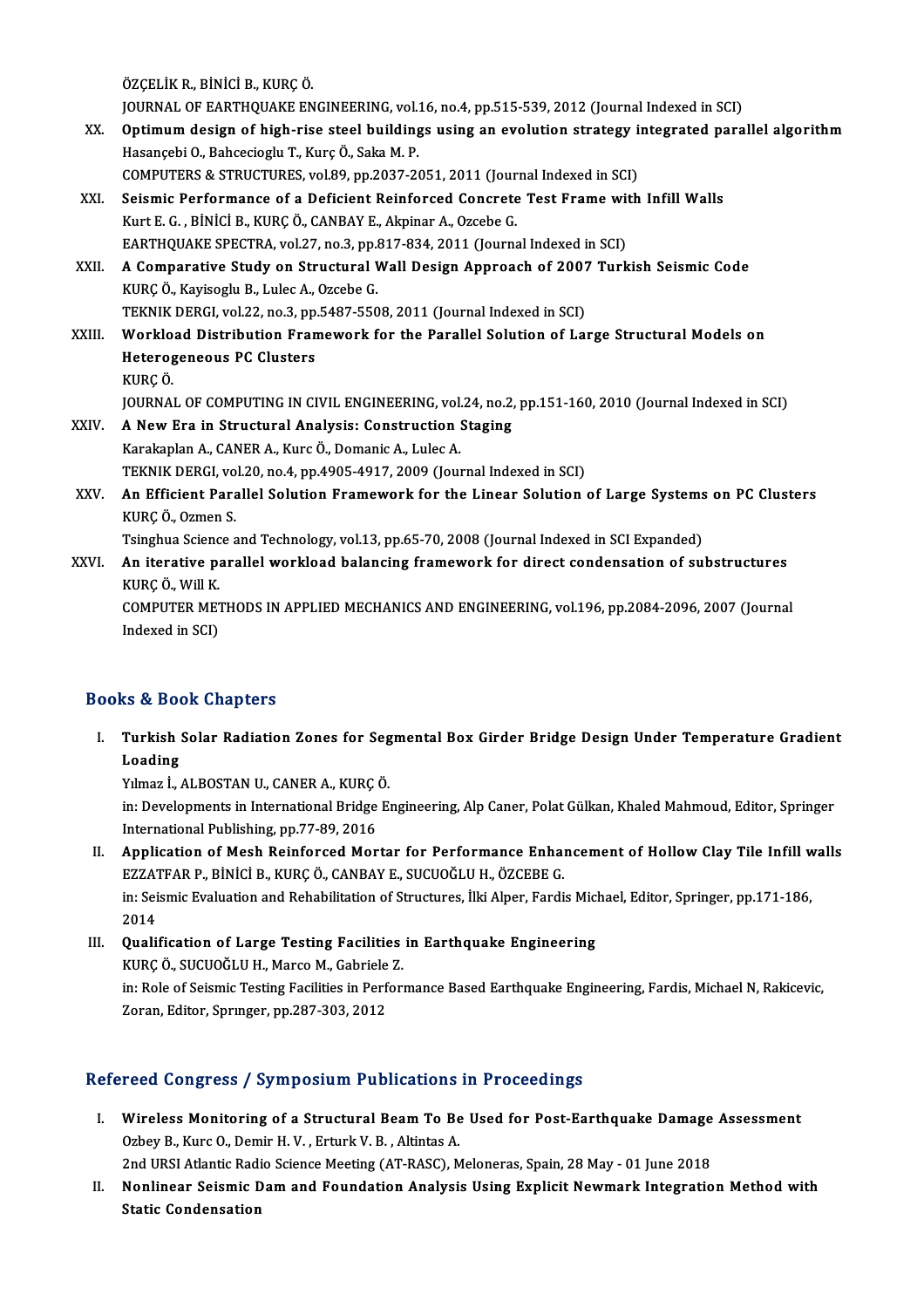.<br>Albostan U., Bahcecioglu T., ARICI Y., KURÇÖ.<br>10th International Conference on Structural I

10th International Conference on Structural Dynamics (EURODYN), Rome, Italy, 10 - 13 September 2017, vol.199, pp.316-321 Albostan U.,<br>10th Interna<br>pp.316-321<br>A Novel Wi

- 10th International Conference on Structural Dynamics (EURODY)<br>pp.316-321<br>III. A Novel Wireless Metamaterial-Inspired Rotation Sensor<br>Ali C EPTURY V B WIRGÖ ALTINTAS A DEMIR H V pp.316-321<br>A Novel Wireless Metamaterial-Inspired Rotation<br>Ali G., ERTÜRK V. B. , KURÇ Ö., ALTINTAŞ A., DEMİR H. V.<br>2017 JEEE AR S Symposium on Antonnas and Proposati Ali G., ERTÜRK V. B. , KURÇ Ö., ALTINTAŞ A., DEMİR H. V.<br>2017 IEEE AP-S Symposium on Antennas and Propagation and USNC-URSI Radio Science Meeting, 9 - 14 July 2017 Ali G., ERTÜRK V. B. , KURÇ Ö., ALTINTAŞ A., DEMİR H. V.<br>2017 IEEE AP-S Symposium on Antennas and Propagation and USNC-URSI Radio Science Meeting, 9 - 14 July 201?<br>IV. An Electromagnetic Sensing System Incorporating Mu 2017 IEEE AP-S Symposium on Al<br>An Electromagnetic Sensing S<br>Structural Health Monitoring<br>Orbey B. ALTINTAS A. DEMIP H An Electromagnetic Sensing System Incorporating Mu<br>Structural Health Monitoring<br>Ozbey B., ALTINTAŞ A., DEMİR H. V. , ERTÜRK V. B. , KURÇÖ.<br>11th European Conference en Antonnes and Proposation (E Structural Health Monitoring<br>Ozbey B., ALTINTAŞ A., DEMİR H. V. , ERTÜRK V. B. , KURÇ Ö.<br>11th European Conference on Antennas and Propagation (EUCAP), Paris, France, 19 - 24 March 2017 Ozbey B., ALTINTAŞ A., DEMİR H. V. , ERTÜRK V. B. , KURÇ Ö.<br>11th European Conference on Antennas and Propagation (EUCAP), Paris, France, 19 - 24 March 2017<br>11. Application of 2D Digital Image Correlation Three Point Flexur 11th European Confere<br>Application of 2D Di<br>ALBOSTAN U., KURÇÖ.<br>Application of 2D Digits Application of 2D Digital Image Correlation Three Point Flexure Test of Reinforced Concrete Be<br>ALBOSTAN U., KURÇ Ö.<br>Application of 2D Digital Image Correlation: Three Point Flexure Test of Reinforced Concrete Beam, 21 - 23 ALBOSTAN U., KURÇ Ö.<br>Application of 2D Digital Image Correlation: Three Point Flexure Test of Reinforced Concrete Beam, 21 - 23<br>September 2016 Application of 2D Digital Image Correlation: Three Point Flexure Test of Reinforced Concrete Beam, 21 - 23<br>September 2016<br>VI. Development of a software suite for the structural analysis and design of concrete gravity dams<br> AltuğA.,ARICIY.,BİNİCİB.,KURÇÖ. Development of a software suite for the structural analysis and design of concrete grav<br>Altuğ A., ARICI Y., BİNİCİ B., KURÇ Ö.<br>ICOLD 25th Congress/ICOLD 83rd Annual Meeting Symposium Hydropower' 15, 13 - 20 June 2015<br>A Cla VII. A Cloud Based Workflow for a Finite Element Analysis Preprocessor<br>KURT T., ARICI Y., KURC Ö. ICOLD 25th Congress/ICOLD 83rd Annual Meeting Symposium Hydropower' 15, 13 - 20 June 2015 A Cloud Based Workflow for a Finite Element Analysis Preprocessor<br>KURT T., ARICI Y., KURÇ Ö.<br>Fourth International Conference on Parallel, Distributed, Grid and Cloud Computing for Engineering, 24 - 27 March<br>2015 KURT<br>Fourt<br>2015<br>PE Di Fourth International Conference on Parallel, Distributed, Grid and Cloud Computing for Engineerin<br>2015<br>VIII. RF Displacement and Strain Sensing System for Wireless Structural Health Monitoring<br>20 November 20 November 1 Vir 2015<br>RF Displacement and Strain Sensing System for Wirel<br>Ozbey B., KURÇ Ö., DEMİR H. V. , ERTÜRK V. B. , ALTINTAŞ A.<br>USNC URSI Padia Science Meeting (Joint with AP S Symnesiu RF Displacement and Strain Sensing System for Wireless Structural Health Monitoring<br>Ozbey B., KURÇ Ö., DEMİR H. V. , ERTÜRK V. B. , ALTINTAŞ A.<br>USNC-URSI Radio Science Meeting (Joint with AP-S Symposium) Proceedings, Vanco Ozbey B<br>USNC-U<br>pp.214<br>Turkiel USNC-URSI Radio Science Meeting (Joint with AP-S Symposium) Proceedings, Vancouver, Canada, 19 July 2015,<br>pp.214<br>IX. Turkish Solar Radiation Zones for Segmental Box Girder Bridge Design Under Temperature Gradient pp.214<br>Turkish :<br>Loading<br>VU MAZ A Turkish Solar Radiation Zones for Seg<br>Loading<br>YILMAZ A., Albostan U., CANER A., KURÇÖ.<br>Istanbul Bridge Conference Turkey 11, 13 Loading<br>YILMAZ A., Albostan U., CANER A., KURÇ Ö.<br>Istanbul Bridge Conference, Turkey, 11 - 13 August 2014, vol.9, pp.77-89<br>Reaude dunamis tast reaults of a sanarsta sravity dam YILMAZ A., Albostan U., CANER A., KURÇ Ö.<br>Istanbul Bridge Conference, Turkey, 11 - 13 August 2014, vol.9<br>X. Pseudo dynamic test results of a concrete gravity dam Istanbul Bridge Conference, Turkey, 11 - 13 August<br>Pseudo dynamic test results of a concrete gr<br>Aldemir A., BİNİCİ B., CANBAY E., KURÇÖ., ARICI Y.<br>10th U.S. National Conference on Farthauelia Engir 10th U.S. National Conference on Earthquake Engineering: Frontiers of Earthquake Engineering, NCEE 2014,<br>10th U.S. National Conference on Earthquake Engineering: Frontiers of Earthquake Engineering, NCEE 2014, Aldemir A., BİNİCİ B., CANBAY E., KURÇ Ö., ARICI Y.<br>10th U.S. National Conference on Earthquake Engin<br>Alaska, United States Of America, 21 - 25 July 2014<br>Bennecentation of damage information for no 10th U.S. National Conference on Earthquake Engineering: Frontiers of Earthquake Engineering, NCEE 2014<br>Alaska, United States Of America, 21 - 25 July 2014<br>XI. Representation of damage information for post-earthquake damag Alaska, United State<br>Representation<br>concrete frames<br>Apr<sup>i E. B.</sup> Almar B. Representation of damage inforn<br>concrete frames<br>Anıl E. B. , Akıncı B., Garett J., KURÇÖ.<br>2012 ASCE International Warlsbon a concrete frames<br>Anıl E. B. , Akıncı B., Garett J., KURÇ Ö.<br>2013 ASCE International Workshop on Computing in Civil Engineering, 23 - 25 June 2013 Anıl E. B. , Akıncı B., Garett J., KURÇ Ö.<br>2013 ASCE International Workshop on Computing in Civil Engineering, 23 - 25 June 2013<br>XII. Characterization of laser scanners for detecting cracks for post-earthquake damage i 2013 ASCE International Workshop on Contracterization of laser scanners fo<br>Anil E. B. , Akinci B., Garrett J. H. , KURÇÖ.<br>20th International Symnosium on Autema Characterization of laser scanners for detecting cracks for post-earthquake damage inspection<br>Anil E. B. , Akinci B., Garrett J. H. , KURÇ Ö.<br>30th International Symposium on Automation and Robotics in Construction and Mini Anil E. B. , Akinci B., Garrett J. H. , KURÇ Ö.<br>30th International Symposium on Automation and Robotics in Construction and Mining, ISARC 2013, He<br>Conjunction with the 23rd World Mining Congress, Montreal, Canada, 11 - 15 30th International Symposium on Automation and Robotics in Construction and Mining, ISARC 2013, Held in<br>Conjunction with the 23rd World Mining Congress, Montreal, Canada, 11 - 15 August 2013, pp.313-320<br>XIII. Performance a Conjunction with the 23rd World M<br>Performance assessment of RC<br>pseudo dynamic test protocols<br>Frastfor B, Pinici B, VIIPC Ö, CAN Performance assessment of RC frames with HCT brick infi<br>pseudo dynamic test protocols<br>Ezzatfar P., BİNİCİ B., KURÇ Ö., CANBAY E., Sucuoğlu H., Özcebe G.<br>Eth International Conference on Advances in Evnerimental Struct pseudo dynamic test protocols<br>Ezzatfar P., BİNİCİ B., KURÇ Ö., CANBAY E., Sucuoğlu H., Özcebe G.<br>5th International Conference on Advances in Experimental Structural Engineering, AESE 2013, Taipei, Taiwan, 8 -<br>09 November 2 Ezzatfar P., BİNİCİ B., KURÇ Ö., CANBAY E., Sucuoğlu H., Özcebe G. XIV. Multisensor data fusion for determining halway blockages in a building during evacuation 09 November 2013<br>Multisensor data fusion for determining hallway blockages<br>Guven G., Ergen E., Ozbas B., Erberik M. A. , Kurc Ö., BİRGÖNÜL M. T.<br>2012 ASCE International Werksben en Computing in Civil Engineeri 2013 ASCE International Workshop on Computing in Civil Engineering, IWCCE 2013, Los Angeles, CA, United States<br>Of America, 23 - 25 June 2013, pp.717-724 Guven G., Ergen E., Ozbas B., Erberik M. A., J<br>2013 ASCE International Workshop on Con<br>Of America, 23 - 25 June 2013, pp.717-724<br>Rest disector sensor based condition a
- XV. Post disaster sensor based condition assessment of buildings to develop evacuation strategies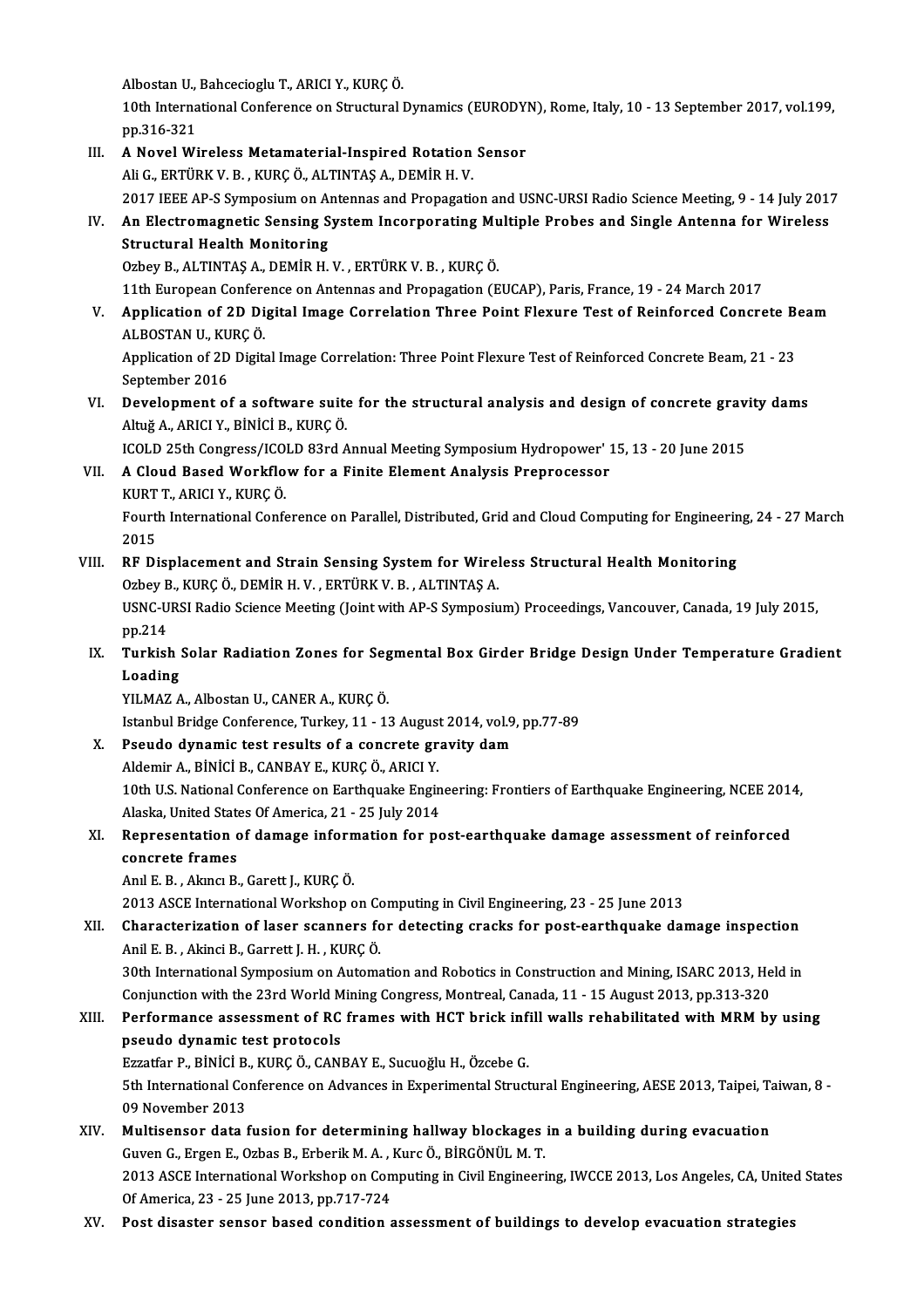Ergin T., Balta S., ERBERİK M. A., KURÇÖ., ERGEN PEHLEVAN E., BİRGÖNÜL M. T. Ergin T., Balta S., ERBERİK M. A. , KURÇ Ö., ERGEN PEHLEVAN E., BİRGÖNÜL M. T.<br>Fourteenth International Conference on Computing in Civil and Building Engineering, 27 - 29 January 2012<br>Previding guidanee for evocuation duri Ergin T., Balta S., ERBERİK M. A. , KURÇ Ö., ERGEN PEHLEVAN E., BİRGÖNÜL M. T.<br>Fourteenth International Conference on Computing in Civil and Building Engineering, 27 - 29 January 2012<br>XVI. Providing guidance for evacuation Fourteenth International C<br>Providing guidance for<br>assessment of facilities<br>CÜVEN ISIN C. ERCEN PEL Providing guidance for evacuation during emergency based on a real time damage and vulnerability<br>assessment of facilities<br>GÜVEN IŞIN G., ERGEN PEHLEVAN E., ERBERİK M. A. , KURÇ Ö., BİRGÖNÜL M. T. ASCE International Conference on Computing in Civil Engineering, 17 - 20 June 2012 GÜVEN IŞIN G., ERGEN PEHLEVAN E., ERBERİK M. A., KURÇ Ö., BİRGÖNÜL M. T.<br>ASCE International Conference on Computing in Civil Engineering, 17 - 20 June 2012<br>XVII. Comparisons of different retrofit techniques with pseudo dyn ASCE International Conference on Computing in C<br>Comparisons of different retrofit techniques<br>Ozcebe G., BİNİCİ B., KURÇÖ., KURT E., CANBAY E.<br>Oth US National and 10th Canadian Conference on 0zcebe G., BİNİCİ B., KURÇ Ö., KURT E., CANBAY E.<br>9th US National and 10th Canadian Conference on Earthquake Engineering 2010, Including Papers from the 4th Ozcebe G., BİNİCİ B., KURÇ Ö., KURT E., CANBAY E.<br>9th US National and 10th Canadian Conference on Earthquake Engineering 2010, Including I<br>International Tsunami Symposium, Toronto, Canada, 25 - 29 July 2010, vol.2, pp.1371 9th US National and 10th Canadian Conference on Earthquake Engineering 2010, Include<br>International Tsunami Symposium, Toronto, Canada, 25 - 29 July 2010, vol.2, pp.1371-1<br>XVIII. Qualification of Large Testing Facilities in International Tsunami Symposium, Toronto, (<br>**Qualification of Large Testing Facilities**<br>KURÇ Ö., SUCUOĞLU H., Molinari M., Zanon G.<br>Workshop on the Pole of Pessensh Infrestrus Qualification of Large Testing Facilities in Earthquake Engineering Research<br>KURÇ Ö., SUCUOĞLU H., Molinari M., Zanon G.<br>Workshop on the Role of Research Infrastructures in Performance-Based Earthquake Engineering, Ohrid, KURÇ Ö., SUCUOĞLU H., Molinari M., Zanon G.<br>Workshop on the Role of Research Infrastructures in P.<br>Macedonia, 2 - 03 September 2010, vol.22, pp.287-303<br>Performanes, comporisons of seismis assessment Workshop on the Role of Research Infrastructures in Performance-Based Earthquake Engineering, Ohrid,<br>Macedonia, 2 - 03 September 2010, vol.22, pp.287-303<br>XIX. Performance comparisons of seismic assessment methods with PSD Macedo<br>Perfor<br>frame Performance comparisons of seismic assessment meth<br>frame<br>Ozcebe G., KURT E., BİNİCİ B., KURÇ Ö., CANBAY E., Akpinar U.<br>2000 ATC and SEL Conference on Improving the Seismic Borfo frame<br>Ozcebe G., KURT E., BİNİCİ B., KURÇ Ö., CANBAY E., Akpinar U.<br>2009 ATC and SEI Conference on Improving the Seismic Performance of Existing Buildings and Other Structures,<br>San Exangiase, CA, United States Of America, Ozcebe G., KURT E., BINICI B., KURÇ Ö., CANBAY E., Akpinar U.<br>2009 ATC and SEI Conference on Improving the Seismic Performance of Existing<br>San Francisco, CA, United States Of America, 9 - 11 December 2009, pp.319-330<br>Ontim 2009 ATC and SEI Conference on Improving the Seismic Performance of Existing Buildings and Other Structures,<br>San Francisco, CA, United States Of America, 9 - 11 December 2009, pp.319-330<br>XX. Optimum design of high-rise ste San Francisco, CA, United States Of America, 9 -<br>Optimum design of high-rise steel building<br>HASANÇEBİ O., Bahçecioğlu T., KURÇ Ö., Saka M.<br>12th International Conference on Civil Structur. 0ptimum design of high-rise steel buildings using an evolution strategy integrated parallel algorith<br>HASANÇEBİ O., Bahçecioğlu T., KURÇ Ö., Saka M.<br>12th International Conference on Civil, Structural and Environmental Engin HASANÇEBİ O., Bahçecioğlu T., KURÇ Ö., Saka M.<br>12th International Conference on Civil, Structural and Environmental Engineering Computing, CC 2009, Funchal,<br>Portugal, 1 - 04 September 2009 12th International Conference on Civil, Structural and Environmental Engineering Computing, C<br>Portugal, 1 - 04 September 2009<br>XXI. The St. Regis hotel and residence (Atlanta, GA) - Analysis, design, and construction<br>Watson Portugal, 1 - 04 September 2009<br>The St. Regis hotel and residence (Atlanta, GA) - 1<br>Watson N. A. , KURÇ Ö., Luangvilai K., Celik O., Ocon M. R.<br>2009 Structures Congress - Don't Mess uith Structurel E The St. Regis hotel and residence (Atlanta, GA) - Analysis, design, and construction<br>Watson N. A. , KURÇ Ö., Luangvilai K., Celik O., Ocon M. R.<br>2009 Structures Congress - Don't Mess with Structural Engineers: Expanding Ou Watson N. A. , KURÇ Ö., Luangvilai K., Celik O., Oco.<br>2009 Structures Congress - Don't Mess with Stru<br>America, 30 April - 02 May 2009, pp.2328-2336<br>A Comparative Study on Two Different Dir. 2009 Structures Congress - Don't Mess with Structural Engineers: Expanding Our Role, Austin, TX, United States C<br>America, 30 April - 02 May 2009, pp.2328-2336<br>XXII. A Comparative Study on Two Different Direct Parallel Solu America, 30 April - 02 May 2009, p<br>**A Comparative Study on Two**<br>Bahcecioglu T., Ozmen S., KURÇ Ö.<br>1st International Conference on B A Comparative Study on Two Different Direct Parallel Solution Strategies for Large-Scale Problems<br>Bahcecioglu T., Ozmen S., KURÇ Ö.<br>1st International Conference on Parallel, Distributed and Grid Computing for Engineering, Bahcecioglu T., Ozmen S.<br>1st International Confer<br>April 2009, pp.568-580<br>Parallal linear solutio 1st International Conference on Parallel, Distributed and Grid Computing for Engine<br>April 2009, pp.568-580<br>XXIII. Parallel linear solution of large structures on heterogeneous PC clusters<br>VIIDC Ö. Will V April 2009, pp.5<br><mark>Parallel linear</mark><br>KURÇ Ö., Will K.<br>Eth Internations Parallel linear solution of large structures on heterogeneous PC clusters<br>KURÇ Ö., Will K.<br>5th International Conference on Engineering Computational Technology, ECT 2006, Las Palmas de Gran Canaria,<br>Spain 12, 15 September KURÇ Ö., Will K.<br>5th International Conference or<br>Spain, 12 - 15 September 2006 5th International Conference on Engineering Computational Technology, ECT 2006, Las Palmas de Gran Cana<br>Spain, 12 - 15 September 2006<br>XXIV. A substructure based parallel linear solution framework for structural systems hav Spain, 12 - 15 September 2006<br>A substructure based paral<br>loading cases A substructure based parallel linear solution framework for structural systems having multiple 2005 ASCE International Conference on Computing in Civil Engineering, Cancun, Mexico, 12 - 15 July 2005, pp.765-<br>775 Kurc Ö., Will K.

#### Supported Projects

Supported Projects<br>KURÇ Ö., ALBOSTAN U., Project Supported by Higher Education Institutions, 2 Boyutlu Beton Elemanların Büzüşme Birim<br>Yar Doğistirme Ölgümü isin Görüntü Karakayan Vönteminin Hassasiyatinin Sınanması 2017, Yupp Yucu Yayyete<br>KURÇ Ö., ALBOSTAN U., Project Supported by Higher Education Institutions, 2 Boyutlu Beton Elemanların<br>Yer Değiştirme Ölçümü için Görüntü Korelasyon Yönteminin Hassasiyetinin Sınanması, 2017 - Continues<br>KU KURÇ Ö., ALBOSTAN U., Project Supported by Higher Education Institutions, 2 Boyutlu Beton Elemanların Büzüşme Bir<br>Yer Değiştirme Ölçümü için Görüntü Korelasyon Yönteminin Hassasiyetinin Sınanması, 2017 - Continues<br>KURÇ Ö., Yer Değiştirme Ölçümü için Görüntü Korelasyon Yönteminin Ha<br>KURÇ Ö., ALBOSTAN U., Project Supported by Higher Education<br>Korelasyon Yönteminin Hassasiyetinin Sınanması, 2015 - 2015<br>KURÇ Ö. Project Supported by Higher Educat

KURÇ Ö., ALBOSTAN U., Project Supported by Higher Education Institutions, Birim Yerdeğiştirme Ölçümü için Görüntü<br>Korelasyon Yönteminin Hassasiyetinin Sınanması, 2015 - 2015<br>KURÇ Ö., Project Supported by Higher Education I Korelasyon Yönteminin Hassasiyetinin Sınanması, 2015 - 2015<br>KURÇ Ö., Project Supported by Higher Education Institutions, Yüksek Binalarda Rüzgar Etkilerinin İncelenmesi, 2009 -<br>2011